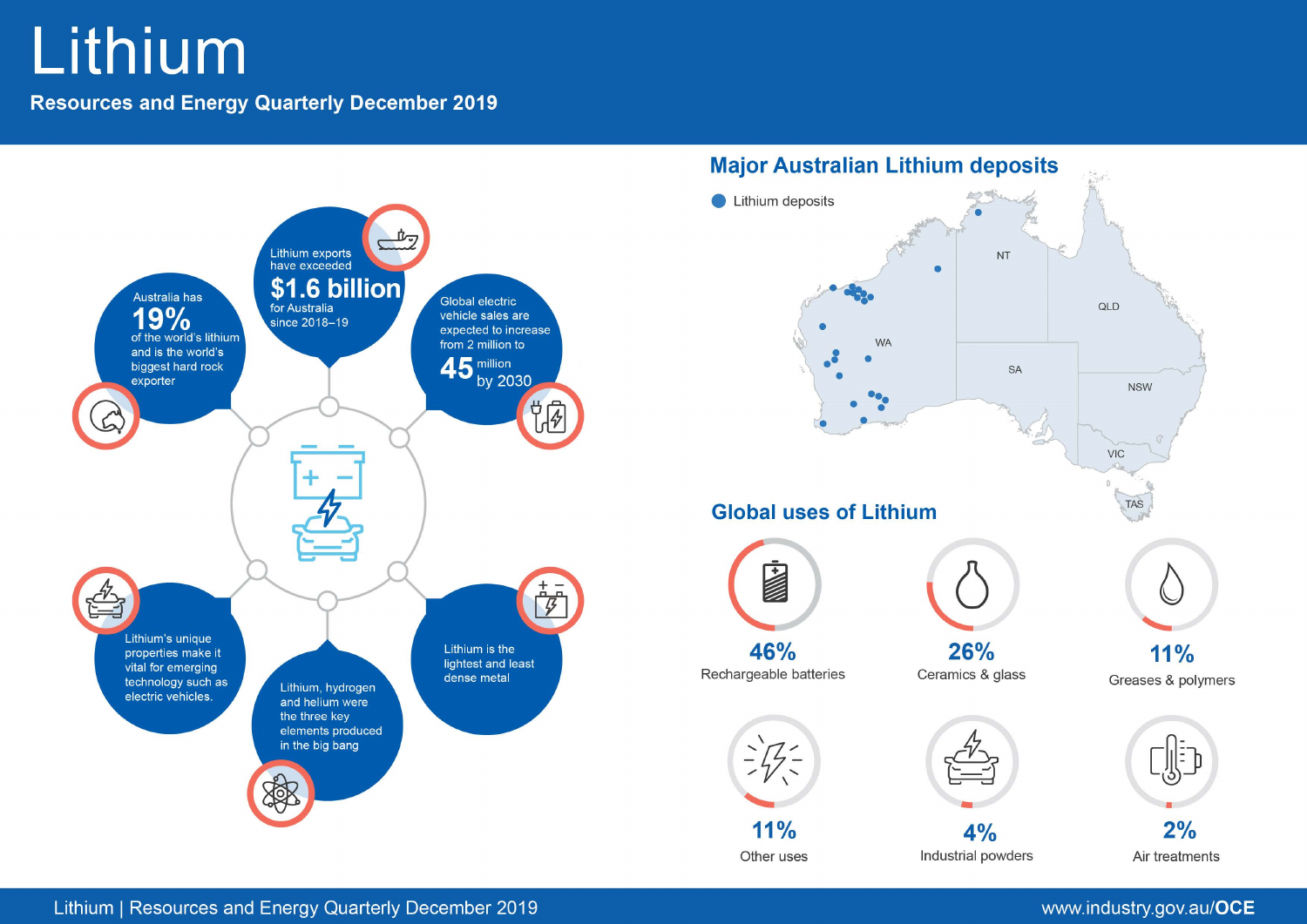# **15.1 Summary**

- The spot lithium hydroxide price has eased from US\$16,139 a tonne in 2018 to about US\$11,000 a tonne in late 2019. Prices are expected to ease further in 2020 — to a forecast US\$9,500 a tonne — before recovering to about US\$10,925 a tonne in 2021.
- Australian lithium production is expected to increase from 249,000 tonnes (lithium carbonate equivalent) in 2018–19 to 289,000 tonnes in 2020–21. Growth reflects product improvements with the CGP2 expansion at Greenbushes, and other possible expansions.
- **Rising mine output and lithium hydroxide refining are forecast to** increase export revenue to \$1.6 billion by 2020–21.

# **15.2 Prices**

## Lithium price outlook varies with product

The lithium market is experiencing excess supply, which has boosted inventories and weighed on prices for the past year. Oversupply is expected until the end of the outlook period (Figure 15.1 & Box 16.1 *Major Projects* chapter). However, the impacts are likely to differ depending on the type of lithium product, destination and how refinery plants ramp up.

## Lithium carbonate price declines

Contract and spot prices for battery-grade lithium carbonate have fallen noticeably over 2019. Spot prices in November were about US\$7,700 a tonne, including cost, insurance and freight (CIF) to China, compared with over US\$12,000 a tonne less than a year ago.

## Lithium hydroxide pricing depends on destination

Battery-grade lithium hydroxide for contract and spot sales has followed similar trends to carbonate, with prices down over the past year — from US\$15,000 a tonne to US\$8,100 (in China) and US\$12,000 (in South Korea and Europe). Prices between markets diverged from mid-2019. The falls have led some producers to push supply to the premium market. Prices are projected to turn in late 2021 or early 2022, as consumption catches up with supply (Figure 15.2).





Source: Roskill (2019); Department of industry, Innovation & Science (2019)

## **Figure 15.2: Price of spodumene ore and lithium hydroxide**



Source: Roskill (2019); Department of Industry, Innovation and Science (2019)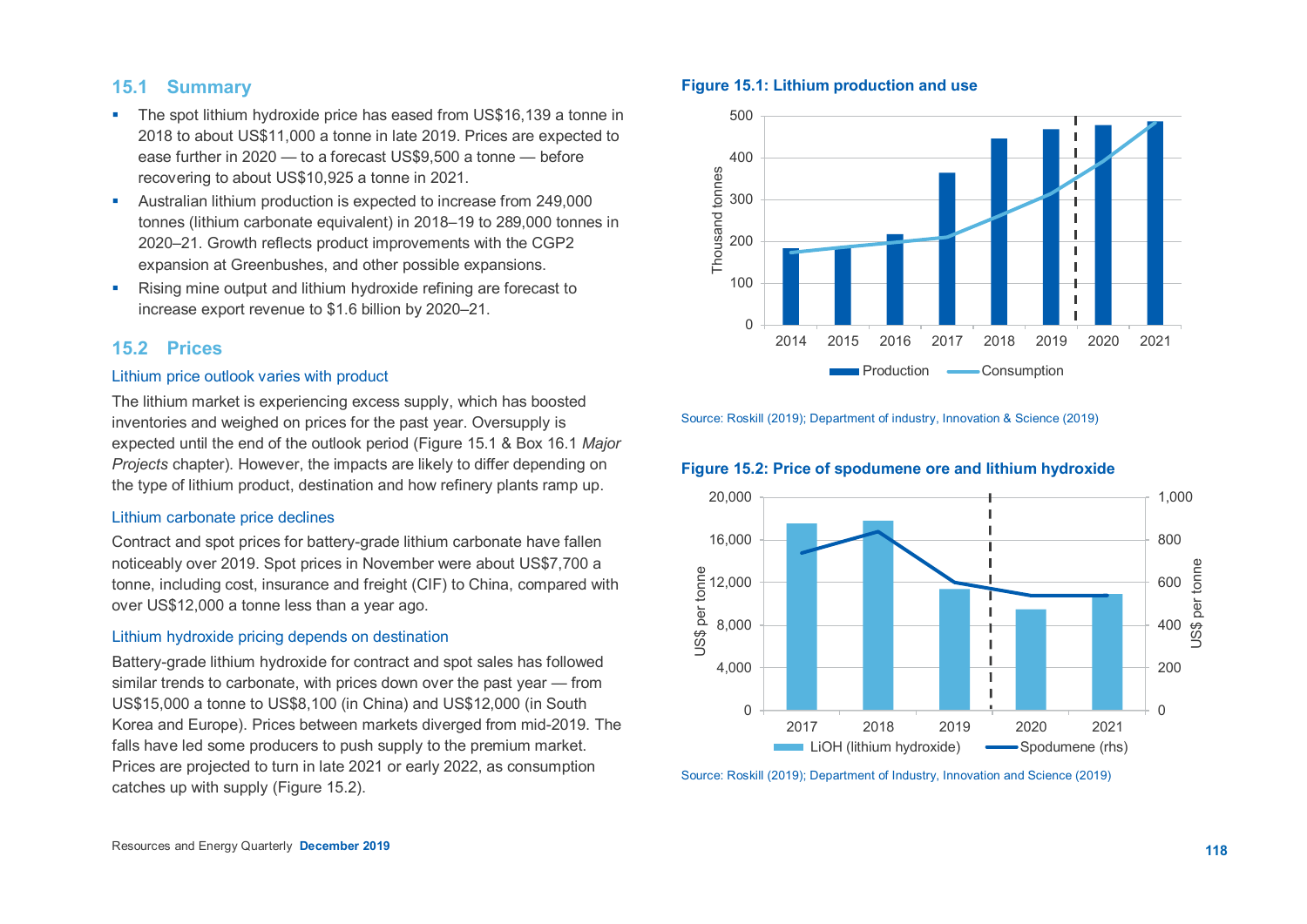## Spodumene inventory large, prompting production pullback

Spodumene concentrate, the feedstock for lithium hydroxide, is expected to face oversupply during the outlook period. Some producers have published guidance of US\$560–US\$600 a tonne for spodumene concentrate. Spodumene prices vary with product quality and comparison with spot is not simple in this nascent market.

A recent sharp pullback in spodumene supply will help ease downward price pressure in the short term, with an expected rise in future demand providing longer term support. In the meanwhile, producers have focussed on improving product quality in an attempt to offset declining prices and the flat outlook for prices over the next couple of years.

# **15.3 World consumption**

## Demand is rising, with battery producers drawing on hard rock and brine

The world consumed 315,000 tonnes of lithium carbonate equivalent (LCE) in 2019. Consumption is forecast to grow by over 20 per cent a year to reach 485,000 tonnes by 2021, based on growing uptake of electric vehicles and improvements in battery capacity (Figure 15.3). Increasing battery manufacturing in China, as well as increased trade, may involve a supply combination of both carbonate (in which lithium is evaporated from brines for conversion into hydroxide) and spodumene concentrate (derived from hard rock) for hydroxide conversion. However, spodumene has a cost advantage over carbonate for hydroxide conversion in most cases.

South Korea is the main importer of battery-grade lithium carbonate, followed by Japan and the US. South Korea sources most of its input from Chile and some from China. Lithium carbonate supply chains continue to mature, with strong links between China, Japan, and South Korea.

Battery-grade hydroxide trade is dominated by sales into South Korea and Japan, with supplies from China, Chile and Argentina. China's exports of hydroxide are mainly directed to Japan and Korea. The US exports hydroxide largely to Japan. Trade was strong in the first half of 2019, buttressing prices somewhat from the declines in other lithium product markets.

# **Figure 15.3: Lithium usage by product**



Notes: 'Other' includes polymers, glass, powders, primary batteries and air treatments. Source: Roskill (2019); Department of Industry, Innovation and Science (2019)

Numerous offtake customers have also positioned themselves on the share registers of lithium producers. Producers are also going up the value chain through corporate deals. Recent examples include Mineral Resources' sell down of Wodgina to Albemarle (to obtain hydroxide processing), and Pilbara Minerals joint venture negotiations with POSCO for a lithium carbonate and hydroxide conversion facility in South Korea. This is potentially leading to indirect vertical integration of inputs to manufacturers and thus consolidating supply chains.

## China is the key to critical mass on electric vehicles

Demand for electric vehicles has declined over the past few months (Figure 15.5), partly as a result of declining consumer confidence and some cuts to Chinese government purchase incentives.

Electric vehicles are the main driver for lithium demand (Figure 15.5), with forecasts varying widely, based on Chinese uptake. Electric vehicle makers are on the cusp of making very competitive offerings (US\$20,000), allowing them to expand outside of the high-end vehicle market.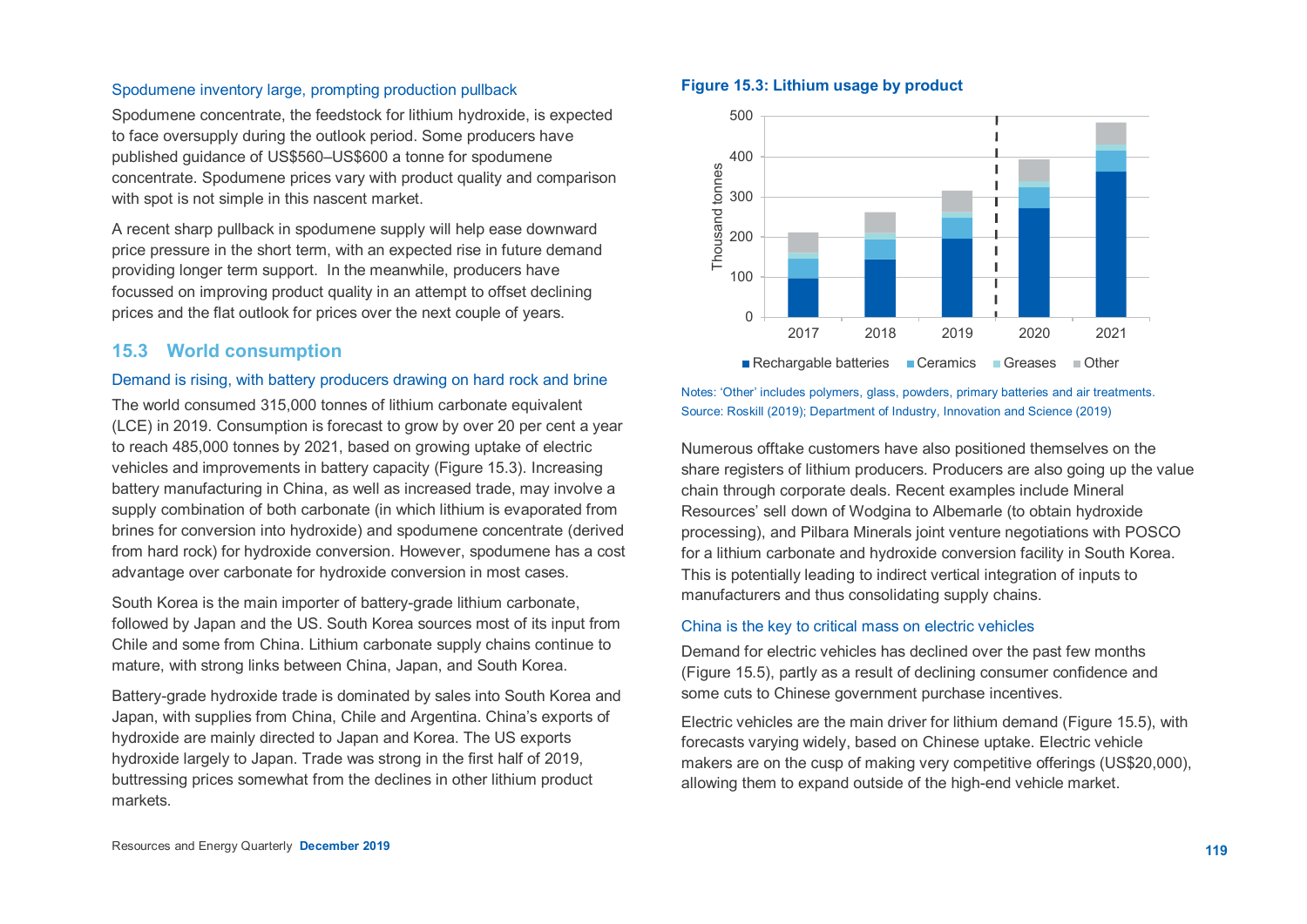However, China's population base, its siting of local manufacturers (Volkswagen, BYD, etc.) and its preference for short commute distances make it well placed for larger scale electric vehicle uptake. Thus it is shaping up as a key market for determining critical mass for affordable electric vehicles. Volkswagen is constructing two electric vehicle factories in China (at Foshan and Anting), with possible first production in 2020. Ultimate capacity of these two factories is 600,000 vehicles per annum. Additionally, Tesla has commenced trial production in Shanghai with planned capacity of 150,000 vehicles that may benefit from subsidies for locally produced vehicles having a range over 400 kilometres.

China is also understood to be testing the use of older lithium batteries as storage devices in the powering of mobile communication towers. If successful, this may further underpin consumption, without initially eating into primary lithium demand via recycling.



### **Figure 15.4: Monthly electric vehicle sales**

Source: Inside electric vehicles (2019) Monthly Sales Scorecard until post July 2019. These are based on reconciled monthly or quarterly sales data by major plug-in automakers & matthewturner.co.uk/wp (Nov 2019)





Source: Department of Industry, Innovation and Science (2019)

# **15.4 World production**

#### Production rising based on hard rock expansions

World lithium production is estimated to have grown to 470,000 tonnes in 2019, up 18 per cent on 2018. Production is forecast to rise further, reaching 489,000 tonnes in 2021, on the back of spodumene, or hard rock, expansions in Australia, Canada and Brazil.

The shift towards hard rock sources for lithium continues, but has been slightly tempered by recent cutbacks in spodumene production from some producers in Western Australia. However, brine producers have also faced difficulties in recent months. In South America, Albemarle's La Negra has been experiencing production setbacks, with output now 5 per cent below the company's forecast. The company has delayed works on La Negra III & IV. Earlier concerns regarding water consumption from the Atacama at Salar de Atacama appear to have been managed for the moment. However, the water draw on the region includes BHP's Escondida and Antofagasta's Zaldivar copper mines. Both hard rock in Australia and brine in South America continue to be important sources of ore (Figure 15.6), although future expansion will more likely be hard rock based.

 $2016$   $2017$   $2018$   $2019$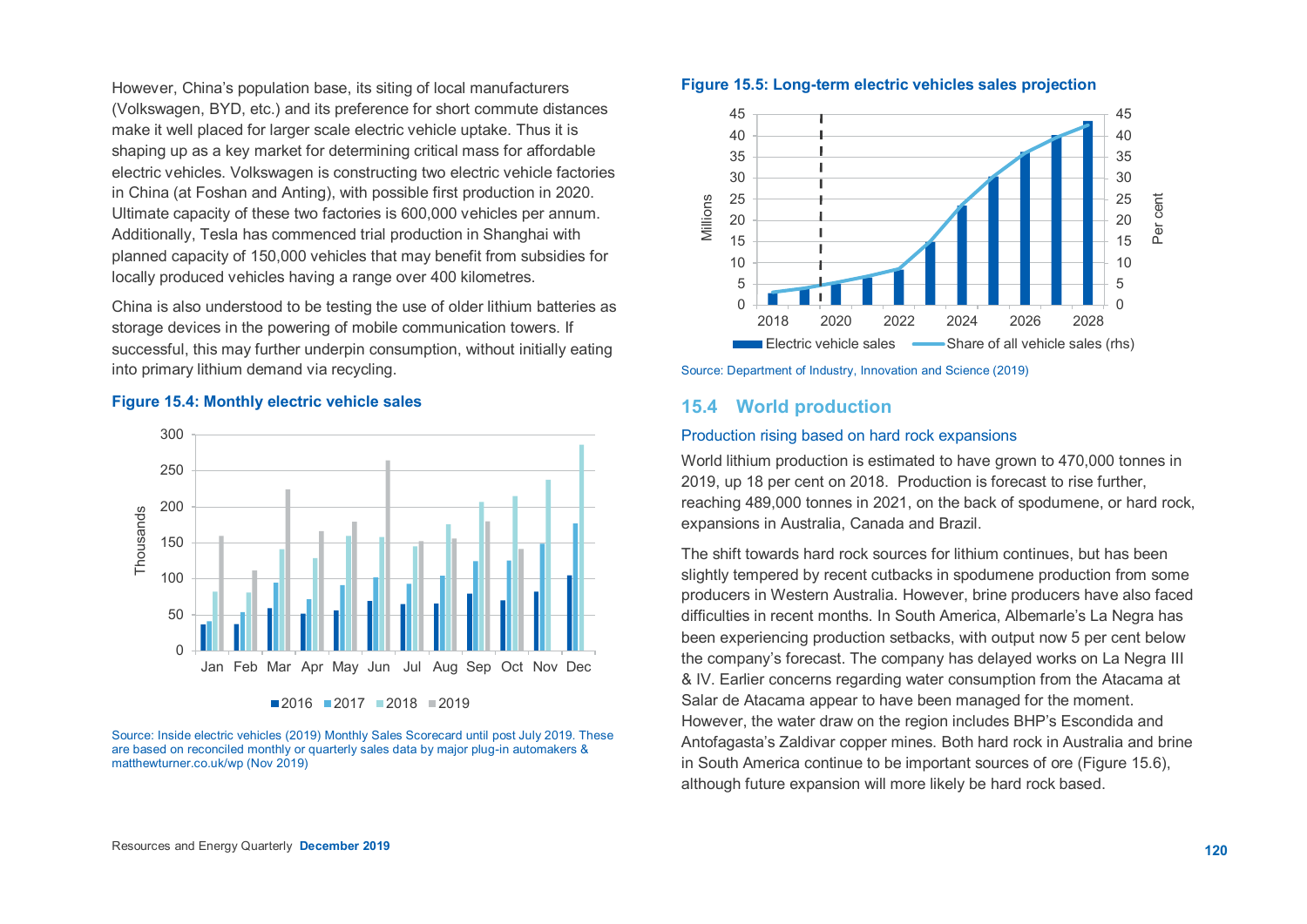Some producers are still positioning for future market share. Despite short term oversupply concerns, producers such as Sociedad Química y Minera de Chile (SQM), continue to position themselves for future demand. SQM holds existing brine operations in South America, but is also undertaking assessment of the Mt Holland project in conjunction with Wesfarmers (see *Major Projects* chapter), along with an associated proposed lithium hydroxide plant in Kwinana. During the last downturn in the lithium market (earlier in the decade), SQM also expanded their brine operations. Albemarle have announced pullbacks from their primary materials expansion, but are currently constructing a value-adding lithium hydroxide refinery at Kemerton.

## Hydroxide production ramping up

Production of battery materials continues to rise, with additional hydroxide capacity coming online in China. Tesla has grown its battery material suppliers from one to three, and may soon produce in the US as well. Australia joined the ranks of lithium hydroxide producers with the commissioning of stage one of Tianqi's Kwinana refinery. However, stage two has been put on hold, in order to focus on the ramp up of stage one. Nemaska's Whabaouchi commercial lithium plant in Quebec was to produce lithium hydroxide. However, it may be put into care and maintenance later in the year, subject to finance negotiations with Pallinghurst.

Novel production is now starting to appear in non-lithium operations. Among the pioneers are Rio Tinto, who are planning pilot plant work to test lithium recovery from processing discharge from their Boron Mine in the US. Lithium extraction may also be trialled from fluids used in geothermal power at Vulcan energy's plant in Germany. Production from these facilities is not likely to be significant for some years, but is expected to grow over time, as companies seek new ways to utilise their sunk capital.

### **Figure 15.6: World lithium reserves**



Source: US Geological Survey (2019); Department of Industry, Innovation & Science (2019)

# **15.5 Australia**

## Spodumene production likely to rise over outlook period

Australian production of spodumene increased by 20 per cent over 2017– 18 to 2018–19 (1.1 million tonnes to 1.3 million tonnes). Large gains occurred as a result of direct shipments of ore that did not require conversion to spodumene concentrate as new operations opened. Spodumene production is forecast to increase from a forecast 1.6 million tonnes in 2019–20 to around 1.9 million tonnes by 2020–21, though this depends in part on financial investment decisions and timing for the Mt Holland mine (Figure 15.7).

## Short-term cutbacks have affected spodumene production

Galaxy Resources announced changes for Mt Cattlin in October 2019. The changes include cuts in mining, whilst maintaining guidance for spodumene production with the assistance of stockpiles. Additionally, Galaxy recently acquired Alita's debt. Alita recently went into administration, with their main asset being the Bald Hill lithium mine. However, a third party has since secured and paid out the debt.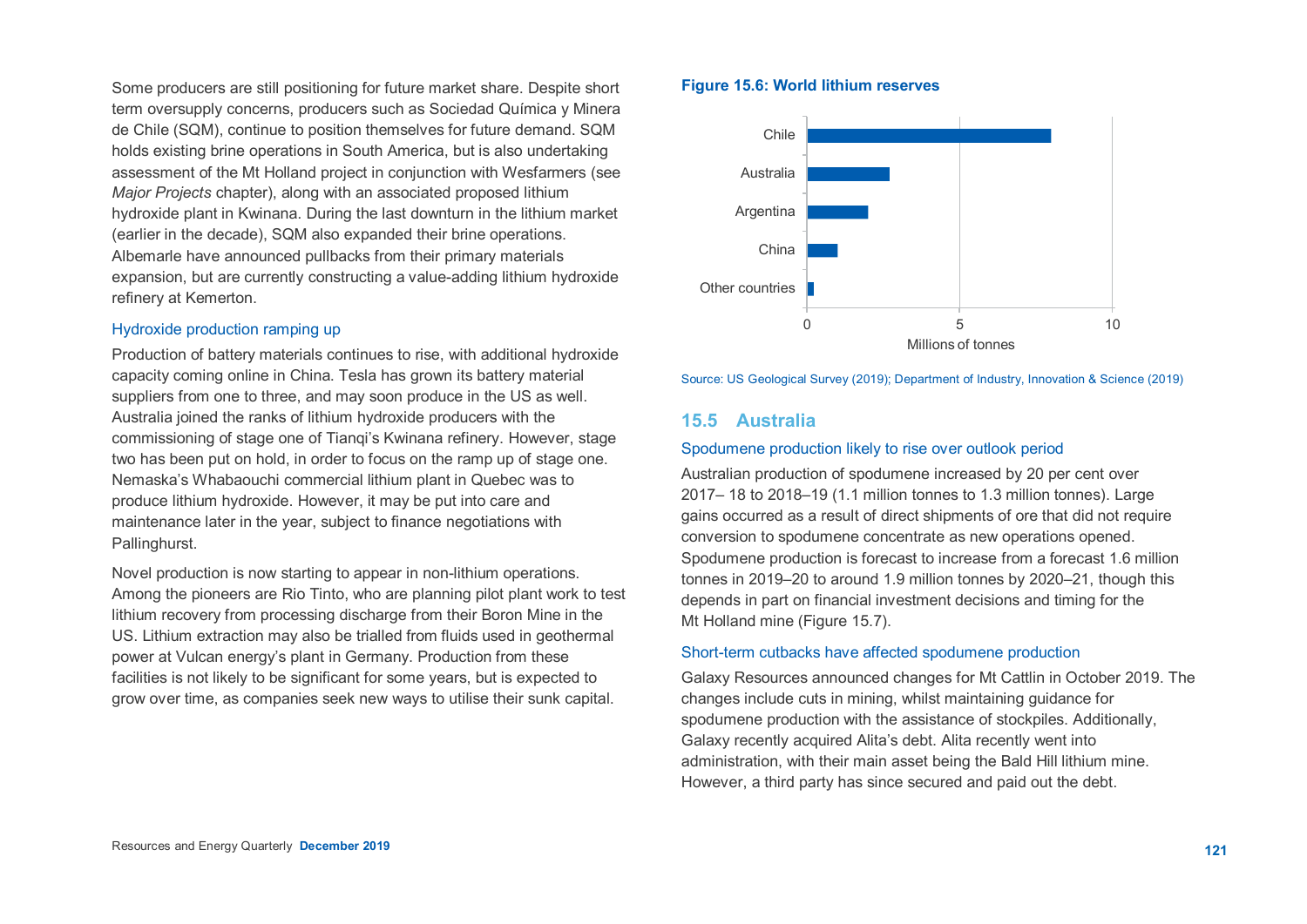Wodgina has been place on care and maintenance by Mineral Resources and Albemarle, after having completed the sell down of the project to Albemarle to gain access to Kemerton's hydroxide processing. SQM, which has voiced intention to keep pursuing development despite the market downturn, is due to make a final investment decision on the path for Mt Holland and its associated Kwinana lithium hydroxide refinery early in 2020. This may place Mt Holland into production just when the market is clearing spodumene inventory.

Deteriorating conditions in the market have led producers to concentrate on product quality. Mt Marion (Mineral Resources) has been concentrating on producing one higher grade product, as an alternative to higher and lower grade concentrates. Greenbushes chemical grade plant (2) upgrade has also been based on improving product quality. Meanwhile Pilbara Minerals' and Altura's Pilgangoora projects have been ramping up.

#### Lithium hydroxide commences onshore and possibly offshore

Tianqi's Kwinana lithium hydroxide plant commenced production in September 2019. Albemarle's and Mineral Resources have advised that their Kemerton lithium hydroxide plant is due to commence production in 2021. Pilbara Minerals are also in the process of negotiating a joint venture (JV) with POSCO for the construction of a 40,000 tonne per annum lithium hydroxide and carbonate conversion facility in South Korea. The terms sheet indicates existing offtake would be directed to the JV.

## Revisions to the outlook

Since the September 2019 *Resources and Energy Quarterly*, prices for spodumene and lithium hydroxide have decreased noticeably. Spodumene price forecasts are now 10 per cent lower for 2020 and flat for 2021, and lower then improving for lithium hydroxide, reflecting the product outlook. Volumes for spodumene in 2020–21 are forecast to rise by 16 per cent despite recent cutbacks (Figure 15.8). As a result, export revenue for lithium (spodumene and hydroxide) is forecast to rise to \$1.6 billion in 2020-21.

## **Figure 15.7: Australian spodumene ore production**



Source: Company reports, Roskill (2019); Department of Industry, Innovation & Science (2019)



**Figure 15.8: Australian spodumene concentrate exports**



Source: Roskill (2019); Department of Industry, Innovation & Science (2019)